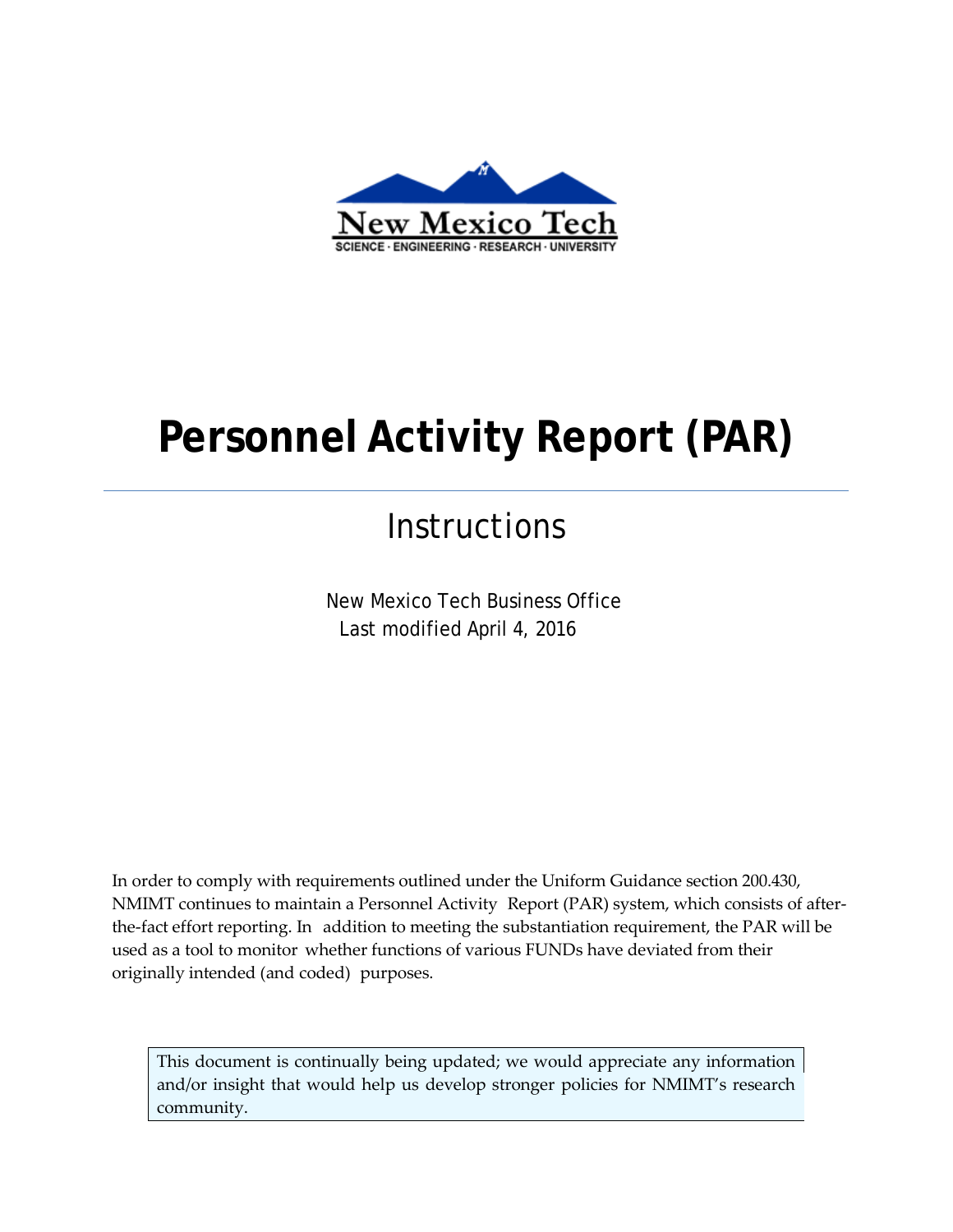# **Table of Contents**

| L.          |  |  |  |
|-------------|--|--|--|
| H.          |  |  |  |
| $A_{\cdot}$ |  |  |  |
| В.          |  |  |  |
| C.          |  |  |  |
| HI.         |  |  |  |
|             |  |  |  |
| V.          |  |  |  |
| VI.         |  |  |  |
| А.          |  |  |  |
| B.          |  |  |  |
| C.          |  |  |  |
| D.          |  |  |  |
| E.          |  |  |  |
| F.          |  |  |  |
| G.          |  |  |  |
| Н.          |  |  |  |
| L.          |  |  |  |
|             |  |  |  |
|             |  |  |  |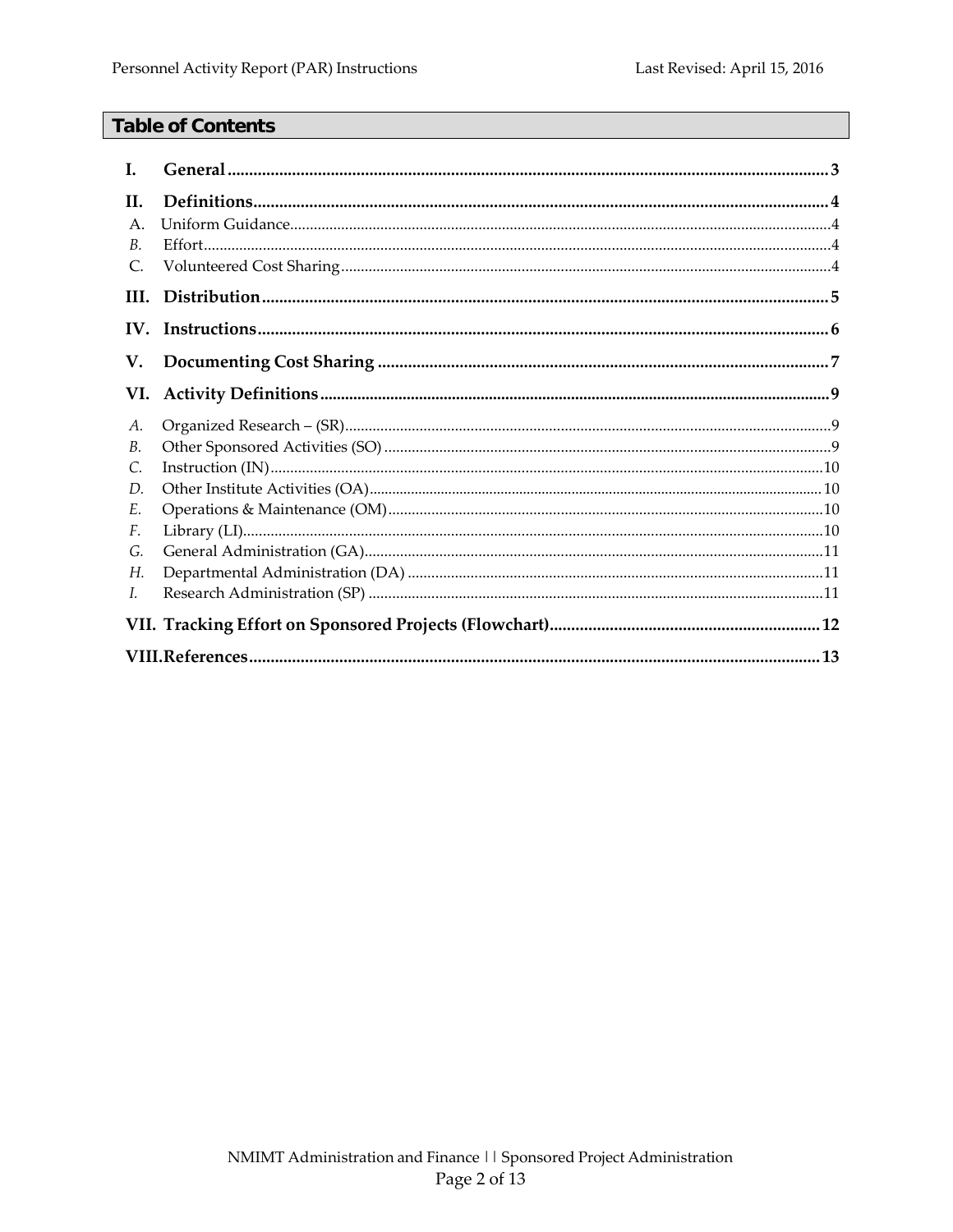#### <span id="page-2-0"></span>**I. General**

The Uniform Guidance Subpart E 200.430 contains the federal requirements for internal controls over certifying time expended on sponsored projects. According to section 200.430(i)(1)(viii), Budget estimates (i.e., estimates determined before the services are performed) alone do not qualify as support for charges to federal awards. Consequently, to demonstrate adequate internal controls, New Mexico Institute of Mining and Technology (NMIMT)'s system must include a process to review after-the-fact charges. Refer to section 200.430(i)(1)(viii)(C). To comply with the requirements, the NMIMT practice is to utilize an after-the-fact effort reporting system, known as the Personnel Activity Effort Certification Report (PAR), to certify that salaries charged, or cost shared to sponsored awards, are reasonable and consistent with the work performed. While effort is initially assigned to specific awards in the payroll system based on anticipated activities, the actual effort expended is then certified by a responsible person with suitable means of verification that the work was performed at the end of the specified reporting period.

In addition to meeting the substantiation requirement, the PAR will be used as a tool to monitor whether functions of various FUNDs have deviated from their originally intended (and coded) purposes.

The PAR represents a six-month summary on how a person's salary was distributed to various activities of NMIMT as represented by a unique Banner FUND.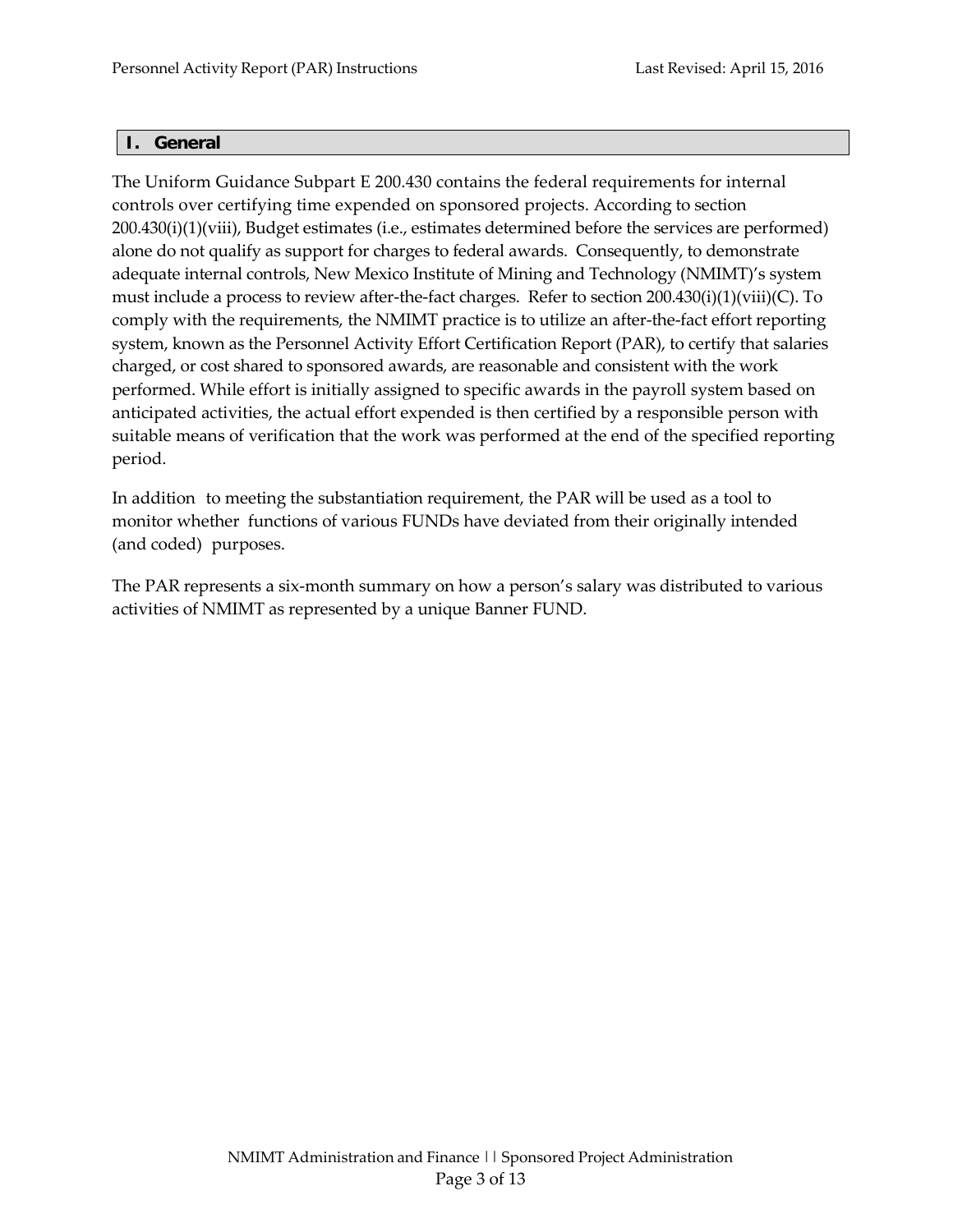#### <span id="page-3-0"></span>**II. Definitions**

#### **A. Uniform Guidance**

The federal Office of Management and Budget's issued Code of Federal Regulations Title 2: Grants and Agreements Part 200 Uniform Administrative Requirements, Cost Principles and Audit Requirements for Federal Awards (hereinafter, Uniform Guidance or UG) which establishes principles for determining costs applicable to grants and contracts with educational institutions. Subpart E 200.430 sets forth criteria for acceptable methods of charging salaries and wages to federally sponsored projects. In addition, the UG requires that institutions develop a mechanism to determine or confirm how individuals expend effort during a specified time period. These effort reports must be performed on a regular schedule and must be certified by individuals who have firsthand knowledge of the employee's total effort.

#### <span id="page-3-1"></span>**B. Effort**

For the purpose of PARs, "effort" is all work performed for compensation and received from NMIMT. Effort is always stated in percentages of total effort that is always equal to 100%, even if is the employee works only part-time or for a portion of the reporting period.

#### <span id="page-3-2"></span>**C. Volunteered Cost Sharing**

Voluntary cost sharing can be either committed or uncommitted.

- Voluntary **committed** cost sharing (VCCS) is defined as effort that was not mandated by the award, but was proposed and accepted by funding agency. VCCS becomes a contractual requirement of the award and must be tracked and documented in accordance with NMIMT's Cost Share Policy. **VCCS must be reported on the PAR.**
- Voluntary **uncommitted** cost sharing (VUCS) differs from contractually obligated cost sharing and is defined as effort above and beyond that which was proposed and accepted by the funding agency. **VUCS is NOT reported on the PAR**.

NMIMT's Cost Share Policy is available on the university's institutional Policies and Procedures Website at Policies and Procedures at New [Mexico Tech.](http://www.nmt.edu/cat-university-policies/3441-policies-and-procedures-at-new-mexico-tech)

**Note:** Cost sharing, in more general terms, represents NMIMT's share of funding for a specific sponsored project.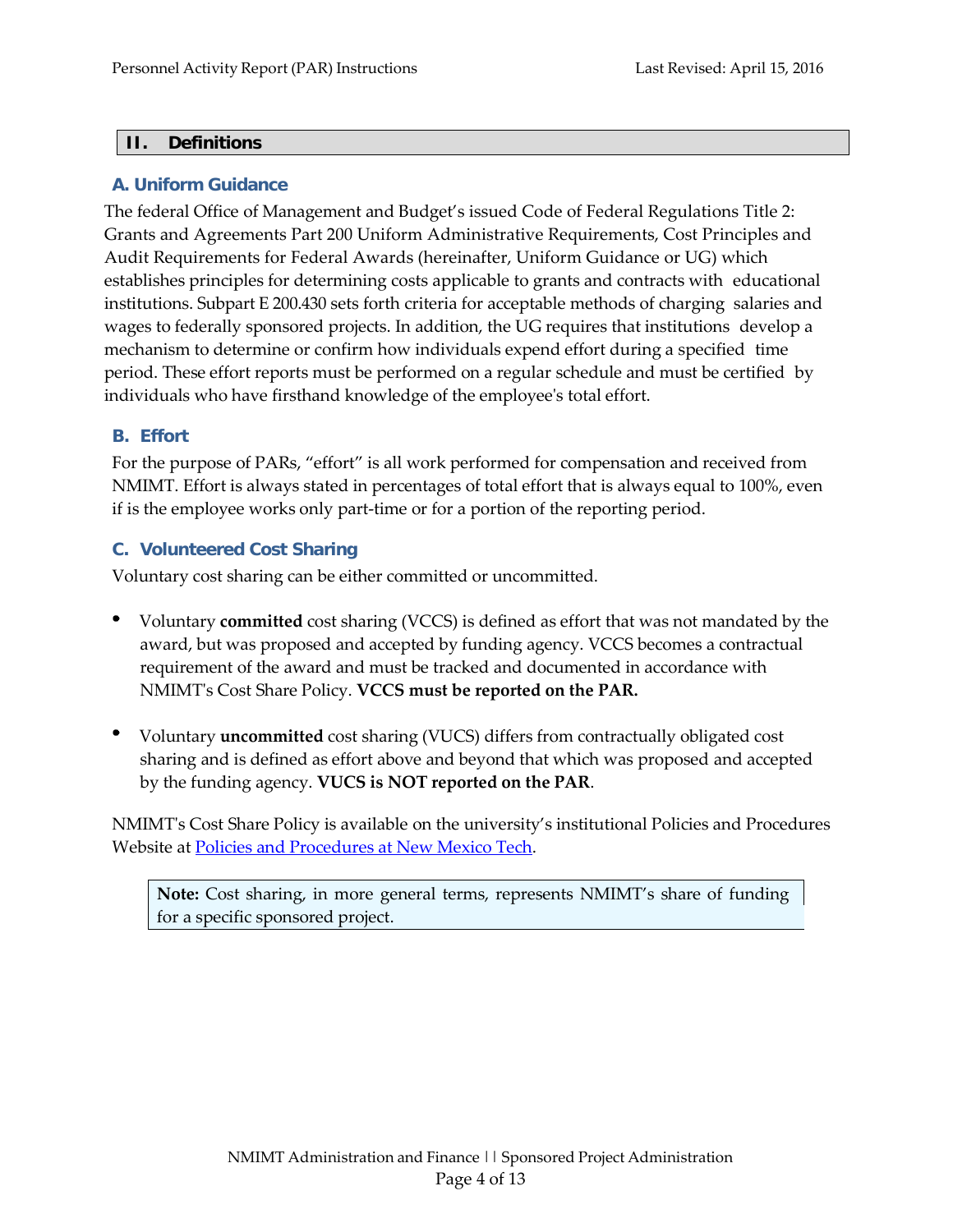#### <span id="page-4-0"></span>**III. Distribution**

Personnel Activity Report worksheets are generated semi-annually through the Brioserve database reporting tool and maintained in a PDF format. Once created, they are reconciled to the payroll ledger for the six-month reporting period. Following the reconciliation process, they are disseminated through email or via manual distribution to the responsible departments. The content of the PAR worksheets coincides with all related salaried employee codes within the BANNER payroll system for all cost category functions.

Recipients are required to sign and return the worksheets within 30 to 45 days after distribution. Documents can be returned by mail, emailed, or faxed to the Cost Accounting Office, located in Wells Hall, Restricted Funds Suite. The Cost Accounting Office maintains a tracking log and will contact recipients who do not return the work sheets in a timely manner. In-person collection may be required to ensure full compliance.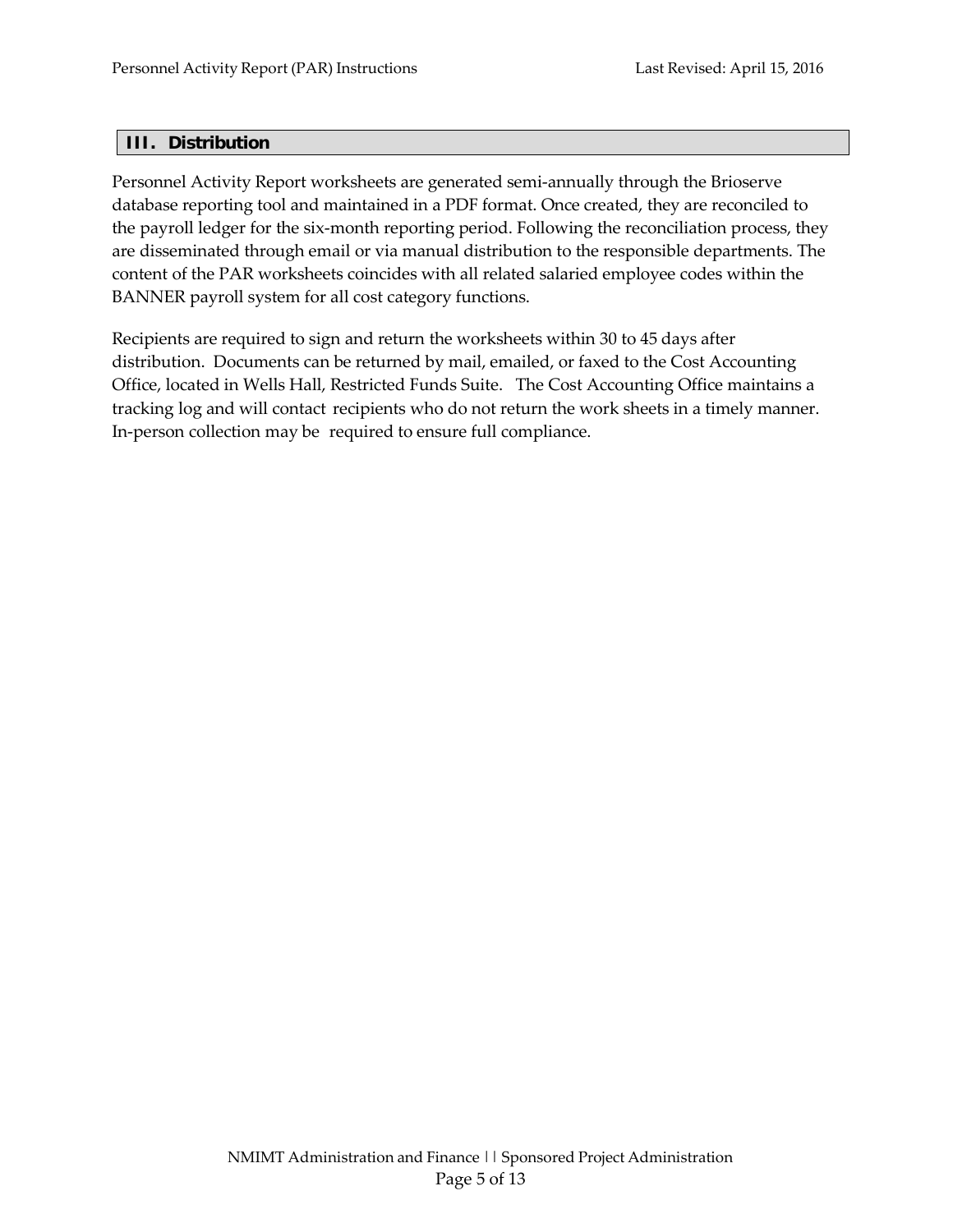#### <span id="page-5-0"></span>**IV. Instructions**

First, become familiar with the attached definitions of the various activities (see Section [VI.](#page-8-0) in this document). Then, review the salary distribution among various activities.

If the PAR appears to be an adequate representation, sign and forward it to the attention of the Sponsored Projects Administration (SPA) Department Cost Accounting Office located in Wells Hall. If the PAR appears to be an unreasonable representation of how time was divided among the various activities, indicate (using the "Actual Work Distribution Column**"**) the actual percentages of time spent on the various activities. The revised actual distribution should equal 100%.

> Note: The purpose of the PAR is to certify that the amounts charged to various activities are reasonable and consistent with the work performed. This exercise does not have any relation to a 40-hour workweek or any prescribed teaching load. For example, if a faculty member averages 65 hours a week on teaching, research, or administrative matters, then that is considered 100% of his or her activity. If a graduate assistant averages 20 hours per week in that capacity, then that is considered 100% of his or her time. It is not possible to have more than 100%.

If there is an error on the PAR, do not erase or obliterate it or use corrective fluid (e.g., White-Out) on the preprinted form. Instead, footnote the nature of the error and return the form to the Sponsored Projects Administration Department's Cost Accounting Office (CAO). It will be routed to the financial administrator assigned to the FUND to research and initiate corrective actions if necessary.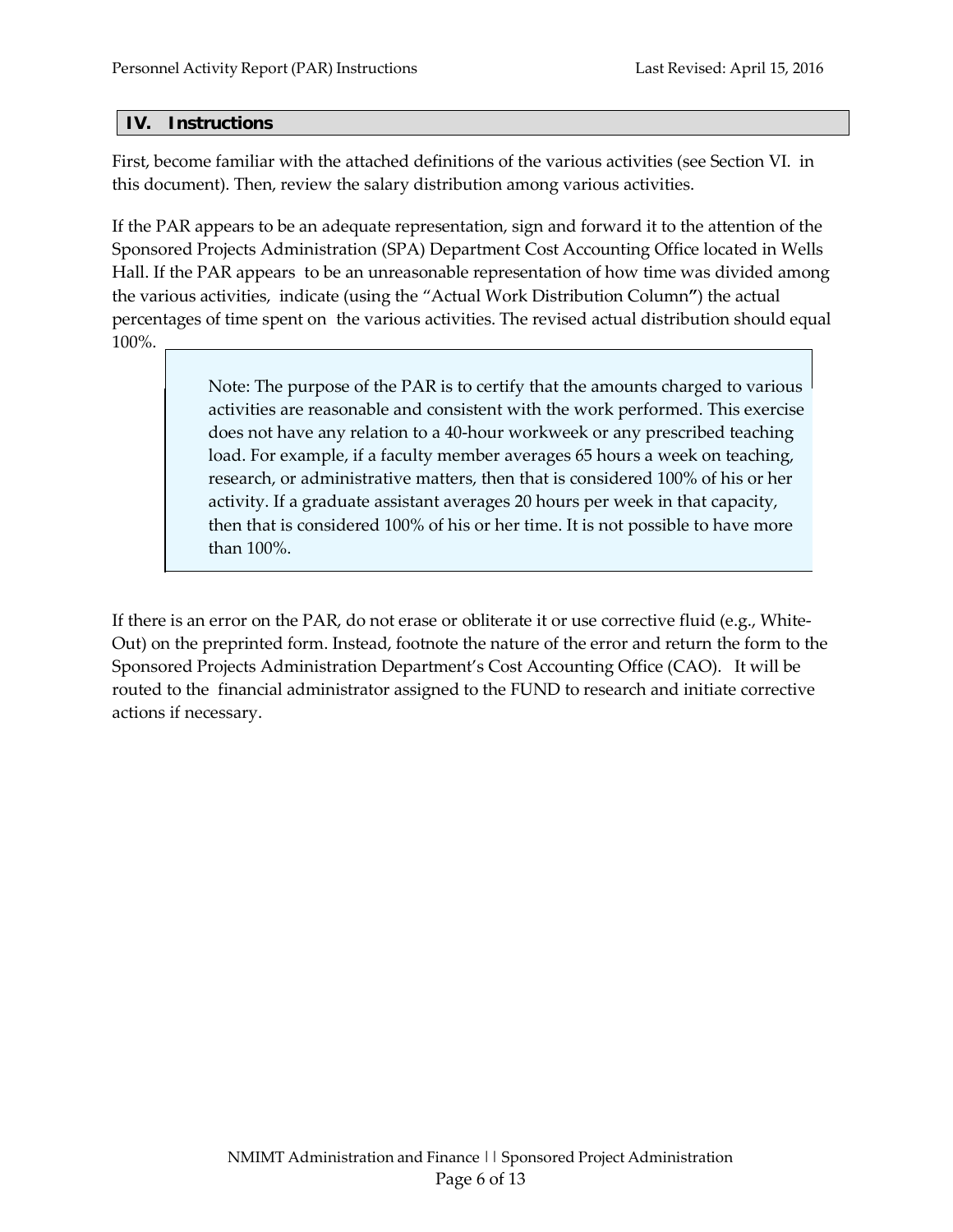#### <span id="page-6-0"></span>**V. Documenting Cost Sharing**

Contractually obligated cost share (proposed and accepted by funding agency) must be documented in accordance with NMIMT's Cost Share Policy. If a voluntary commitment is not met, it represents a potential CAS violation. By virtue of the commitment, the voluntary cost sharing becomes a condition of the award. The consequences may vary, depending on the extent to which the commitment has not been met, and also at the discretion of the sponsoring agency. Section [VII](#page-11-0) of this document provides a flowchart to illustrate proper tracking of effort on sponsored projects. In addition, only mandatory cost sharing or cost sharing specifically committed in the project budget must be included in the organized research base for computing the F&A cost rate. Refer to Subpart E 200.306(a)

Voluntary **uncommitted** cost sharing (VUCS) is defined as effort above and beyond that which was proposed and accepted by the funding agency. The definition of and parameters for VUCS is described in OMB Memorandum M-01-06 dated January 1, 2001 (link [http://www.whitehouse.gov/omb/memoranda/m01-06.html\)](http://www.whitehouse.gov/omb/memoranda/m01-06.html).This type of cost share is included in the space study, but it is **not recorded on PARs**. The federal government allows VUCS inclusion in the space for allocation purposes while not requiring it to be included in the Organized Research base. Because the federal government is receiving additional free work when faculty or senior researchers work more than they have committed on a project, they see no reason to penalize universities by not allowing the cost recovery of the space (numerator) to be allocated to the benefiting function, or requiring that it be added in the form of a direct allocation to the Organized Research base (denominator).

While Memorandum M-01-06 states that uncommitted effort is not to be included in the research base, it stipulates that "most federally-funded research programs should have some level of committed faculty (or senior researcher) effort, paid or unpaid by the federal government" and that "such committed faculty effort shall not be excluded from the organized research base by declaring it to be voluntary uncommitted cost sharing." This means **that effort that is not compensated** (either voluntarily or as a condition of the award), but is required to perform the scope of work is not VUCS. The effort is contractually implied and must be treated as committed cost sharing and reported on the PAR.

**Negative Cost Sharing:** If you did not spend as much of your time on a contract or grant as the payroll distribution indicates, then the amount overcharged to the agreement will have to be charged to some other institute account.

**Note:** This information must be reported in order for NMIMT to ensure compliance with the various federal regulations it is subject to as a recipient of federal funds.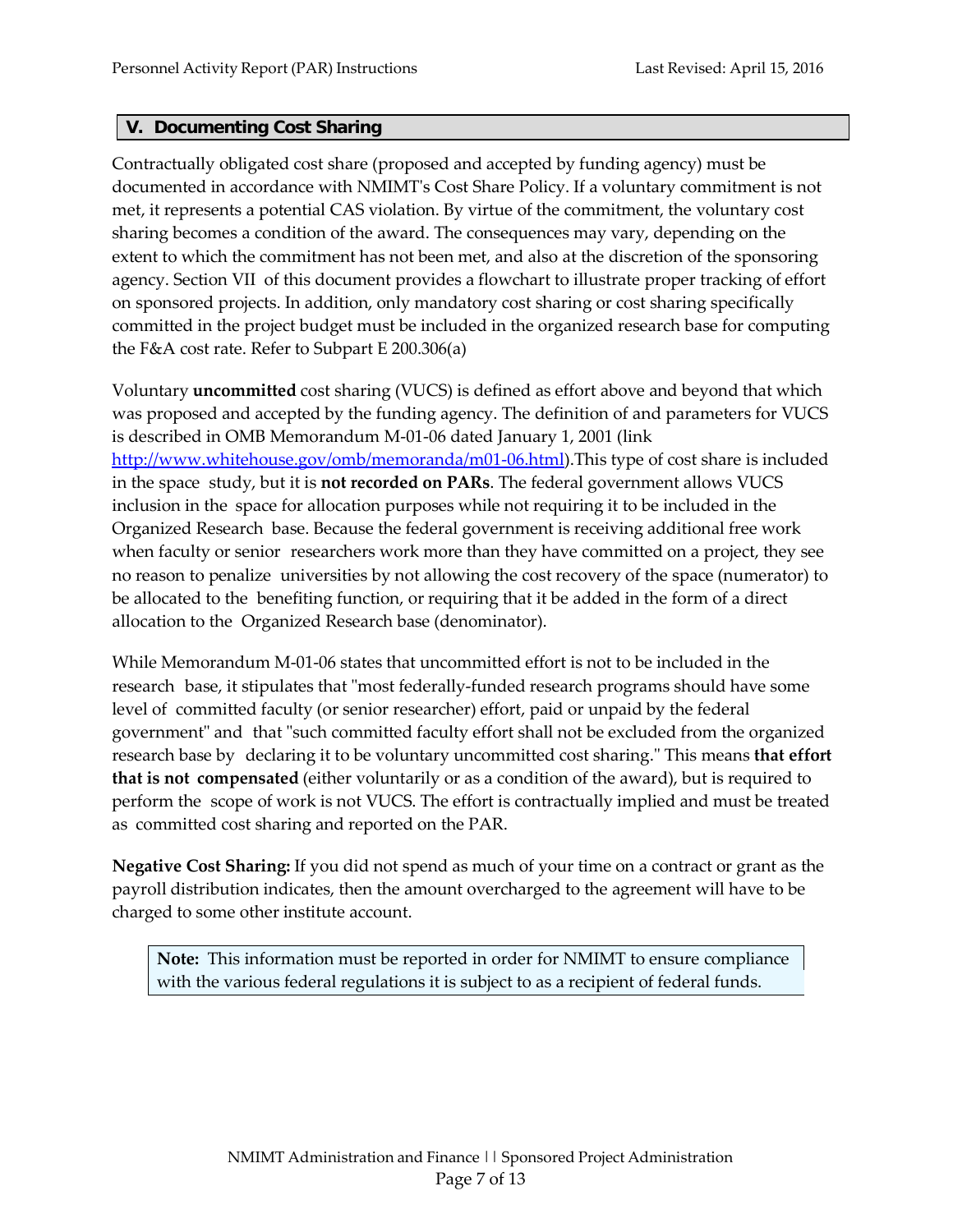Each employee should complete the PAR. If the employee is not available, then a responsible person with suitable means of verification can confirm that the work was performed. Graduate students must have the Principal Investigator (PI) or Chairperson sign the form. If a staff member or faculty member signs his or her own form, no other signature is necessary.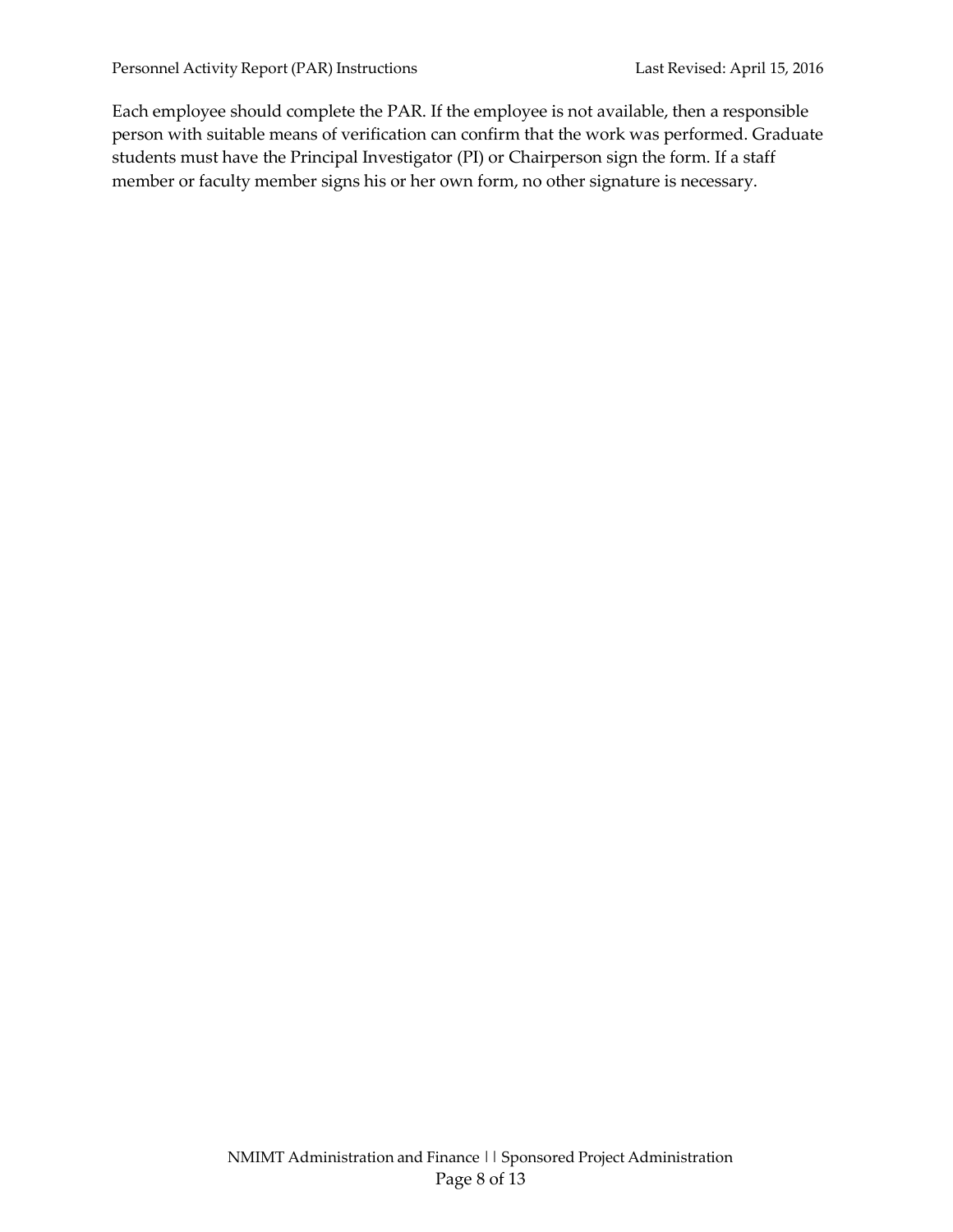#### <span id="page-8-0"></span>**VI. Activity Definitions**

# <span id="page-8-1"></span>**A. Organized Research – (SR)**

This category includes effort for research and development activities of the institute that are separately budgeted and accounted for on a specific-project basis, including research cost sharing. Organized research activities include projects sponsored by the federal government and nonfederal agencies and organizations and research projects funded with institute funds.

Organized Research includes research grants, contracts, and cooperative agreements that are sponsored by the federal government and nonfederal agencies and organizations (e.g., states, cities, foundations, corporations, etc.) and administered by SPA. This category includes effort involving the training of individuals in research techniques (commonly called "research training") where such activities utilize the same facilities and other research and development activities and where such activities are not included in the instruction function. (UG Appendix III  $(A)(1)(b)(1)$ .

Also included in Organized Research are university research projects funded with institute funds, which are separately budgeted, administered and accounted for by Research and Economic Development (R&ED) (e.g., the Geophysical Research Center) (UG Appendix III  $(A)(1)(b)(2)$ ).

Additionally, research cost sharing that is committed and obligated and directly related to an organized research project should be included in the research base. This definition does **not** include VUCS.

Finally, organized research projects are defined as projects that:

- Require a proposal or other application to obtain funding,
- Have a defined scope of work associated with the project,
- Anticipate a "deliverable" result, and
- May require that periodic financial and progress reports be submitted to the sponsor.

# <span id="page-8-2"></span>**B. Other Sponsored Activities (SO)**

This category includes effort for programs and projects financed by federal and nonfederal agencies and organizations that involve the performance of work other than instruction and organized research. Examples of Other Sponsored Activities are sponsored training grants, public service projects and public service conferences. Sponsored training refers to specific instructional or training activities established by grant, contract, or cooperative agreement that is not research training (training of individuals in research techniques) that qualifies as Organized Research. (UG Appendix III(A)(1)(c))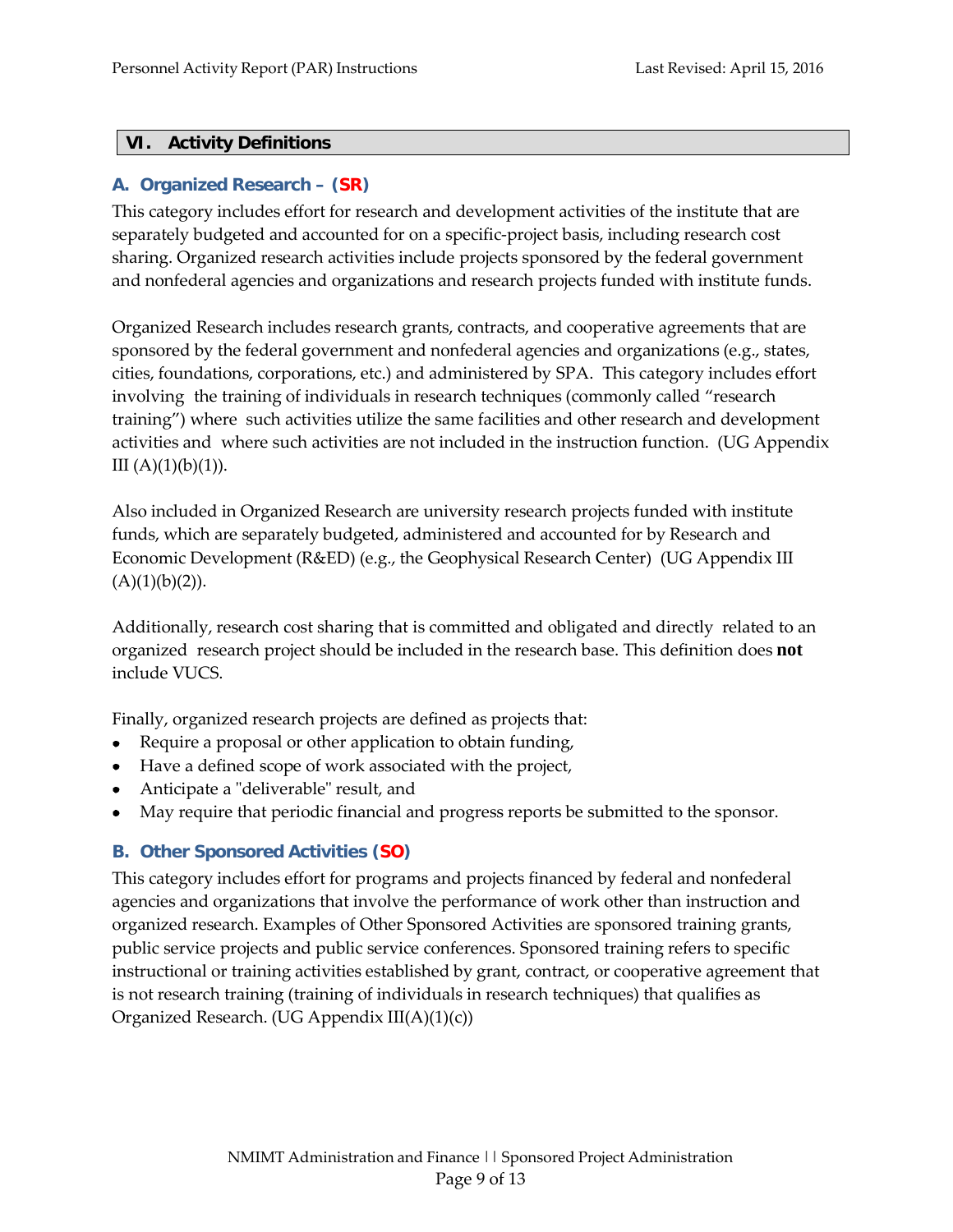# <span id="page-9-0"></span>**C. Instruction (IN)**

This category includes all teaching and training activities of an institution. Except for research training separately budgeted for and classified as Sponsored Projects, this term includes all teaching and training activities, whether they are offered for credit toward a degree or certificate or on a non-credit basis, and whether they are offered through regular academic departments or separate divisions, such as a summer school division or an extension division.

Departmental research is also considered part of instruction. Departmental research effort is funded from budgets that are not restricted to a specific project which includes, but is not limited to, bridge funding for researchers in between research projects and start-up funding. It does not include research activities that meet the definition of Organized Research (UG Appendix III  $(A)(1)(a)$ 

# <span id="page-9-1"></span>**D. Other Institute Activities (OA)**

These activities include auxiliary enterprises such as the operations of residence halls, dining halls, student unions, intercollegiate and intramural athletics, bookstores, faculty housing, student apartments, guest houses, theaters, public museums, community relations and development, and other similar auxiliary enterprises. It also includes student-related activities such as counseling and career guidance, student advising, student publications, financial aid, admission, the registrar, student health services, and commencement—these activities are considered Student Administration and Services. Additionally, lobbying and marketing (defined as the unsolicited promotion of NMIMT) effort should be coded as Other Institute Activity (Appendix III  $(A)(1)(d)$ ).

# <span id="page-9-2"></span>**E. Operations & Maintenance (OM)**

This category includes effort that has been incurred for the administration, supervision, operation, maintenance, preservation, and protection of institute facilities. Effort includes facilities management administration, building and grounds maintenance, vehicle maintenance, campus safety, campus planning, health safety training programs, waste collection and disposal service, environmental health and safety testing, custodial service and utilities (including electricity), chilled water, steam, natural gas, and water as well as the maintenance of the utility and distribution systems for non-auxiliary buildings (UG Appendix III  $(B)(4)$ ).

# <span id="page-9-3"></span>**F. Library (LI)**

The Library category includes effort that directly supports the operation of the library (UG Appendix III (B)(8).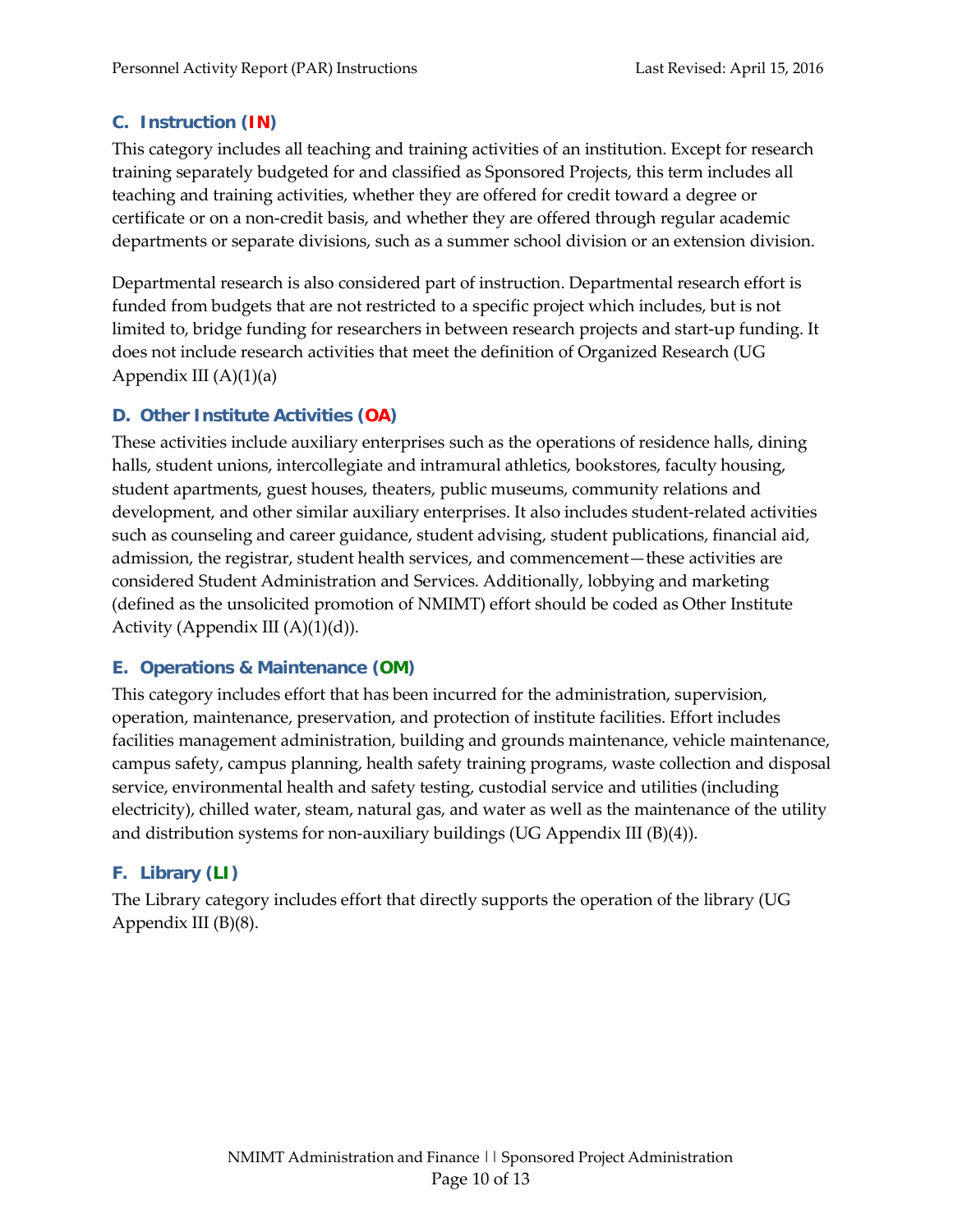#### <span id="page-10-0"></span>**G. General Administration (GA)**

This category includes effort incurred for the central administration or institutional support of the institute. This administration and support is provided by the Board of Regents, the President's Office, the Vice Presidents' offices, the Business Office, Budget & Analysis, the Department of Human Resources, the Purchasing Department, the Post Office, and other administrative service departments (UG Appendix III (B)(5)).

#### <span id="page-10-1"></span>**H. Departmental Administration (DA)**

Effort in this category includes administrative and supporting services that benefit common or joint departmental activities or objectives in academic departments and divisions and organized research units. It includes the **general activities** performed in academic departments to support instruction and research. Examples include duties such as serving as department head, recruiting, and grant and contract proposal preparation for solicitation of outside sponsors. This does not include marketing or business development (UG Appendix III (B)(6).

# <span id="page-10-2"></span>**I. Research Administration (SP)**

This category includes effort incurred for the administration of sponsored projects, such as preparation and submission of proposals, contract negotiation, fiscal management, financial report preparation, billings and collections, and cost accounting functions. This category does not include direct activities of employee-related effort on a sponsored project (UG Appendix III  $(B)(7)$ ).

This category for effort is limited to that incurred by SPA and that part of R&ED that oversees university research. Departmental research oversight by R&ED should be coded to Instruction.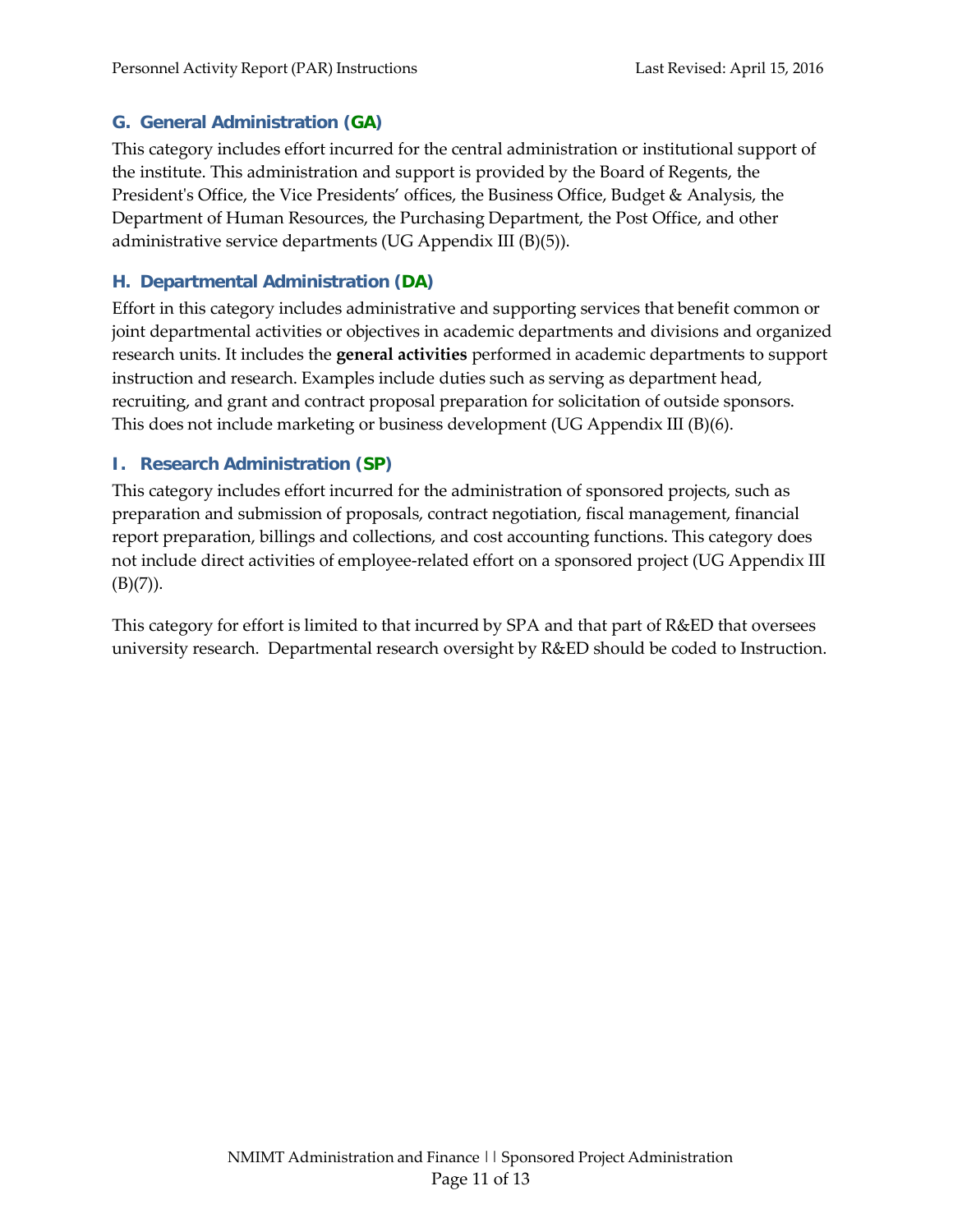<span id="page-11-0"></span>